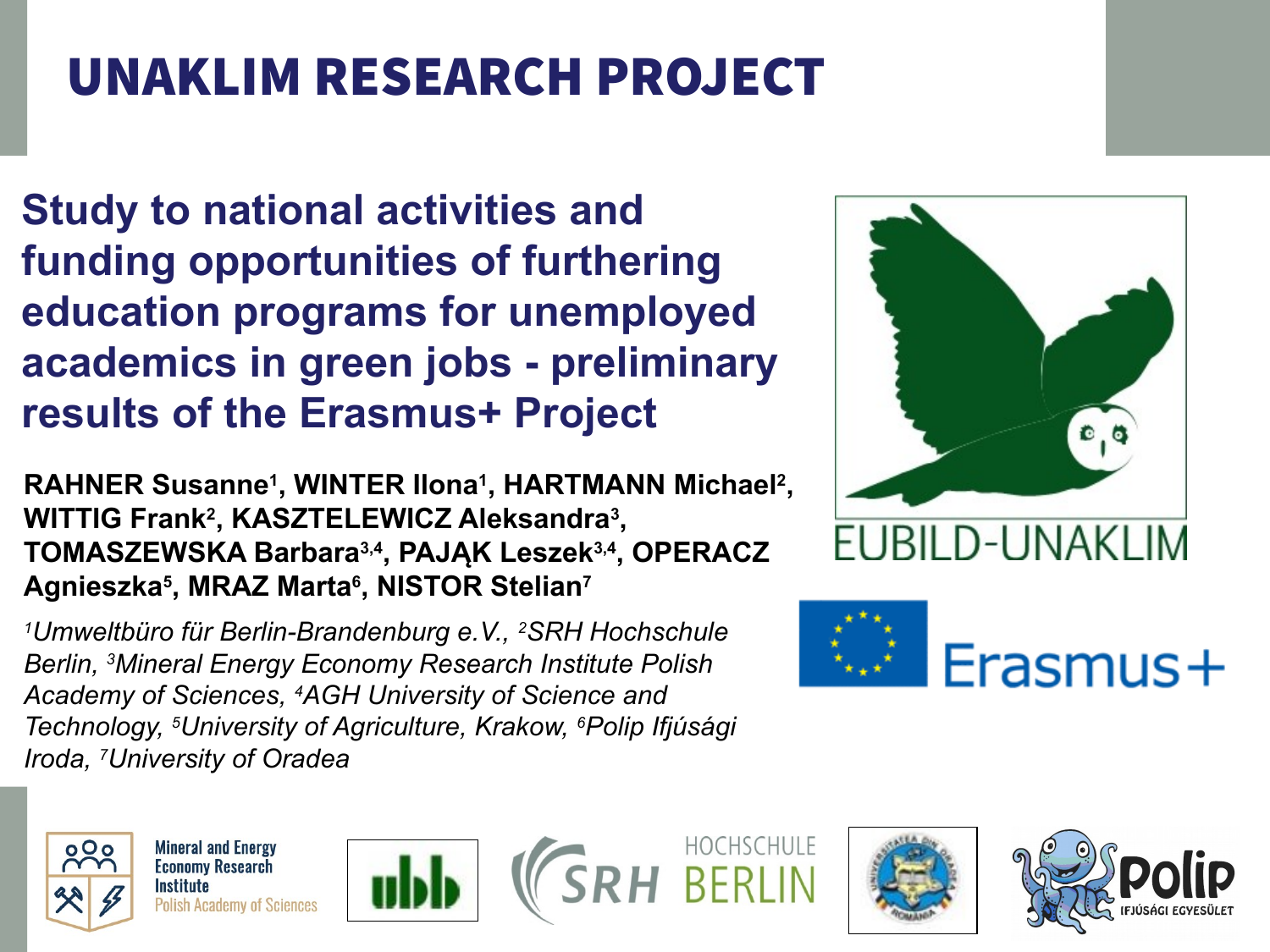| <b>Programme:</b>   |                                   | <b>ERASMUS Plus Strategic</b>  |  |  |
|---------------------|-----------------------------------|--------------------------------|--|--|
|                     | <b>Partnerships</b>               |                                |  |  |
| <b>Duration</b>     |                                   | $01.09.2016 - 31.08.2018$      |  |  |
| <b>Coordinator:</b> |                                   | ubb e.V. Berlin, Germany       |  |  |
| <b>Partners:</b>    | <b>IGSMIE PAN, Kraków, Poland</b> |                                |  |  |
|                     |                                   | <b>SRH Hochschule, Berlin,</b> |  |  |
|                     | <b>Germany</b>                    |                                |  |  |
|                     |                                   | <b>University of Oradea,</b>   |  |  |
|                     | <b>Romania</b>                    |                                |  |  |
|                     |                                   | Polip, Szegszárd,              |  |  |
|                     | <b>Hungary</b>                    |                                |  |  |
|                     |                                   |                                |  |  |



 $\sim$  France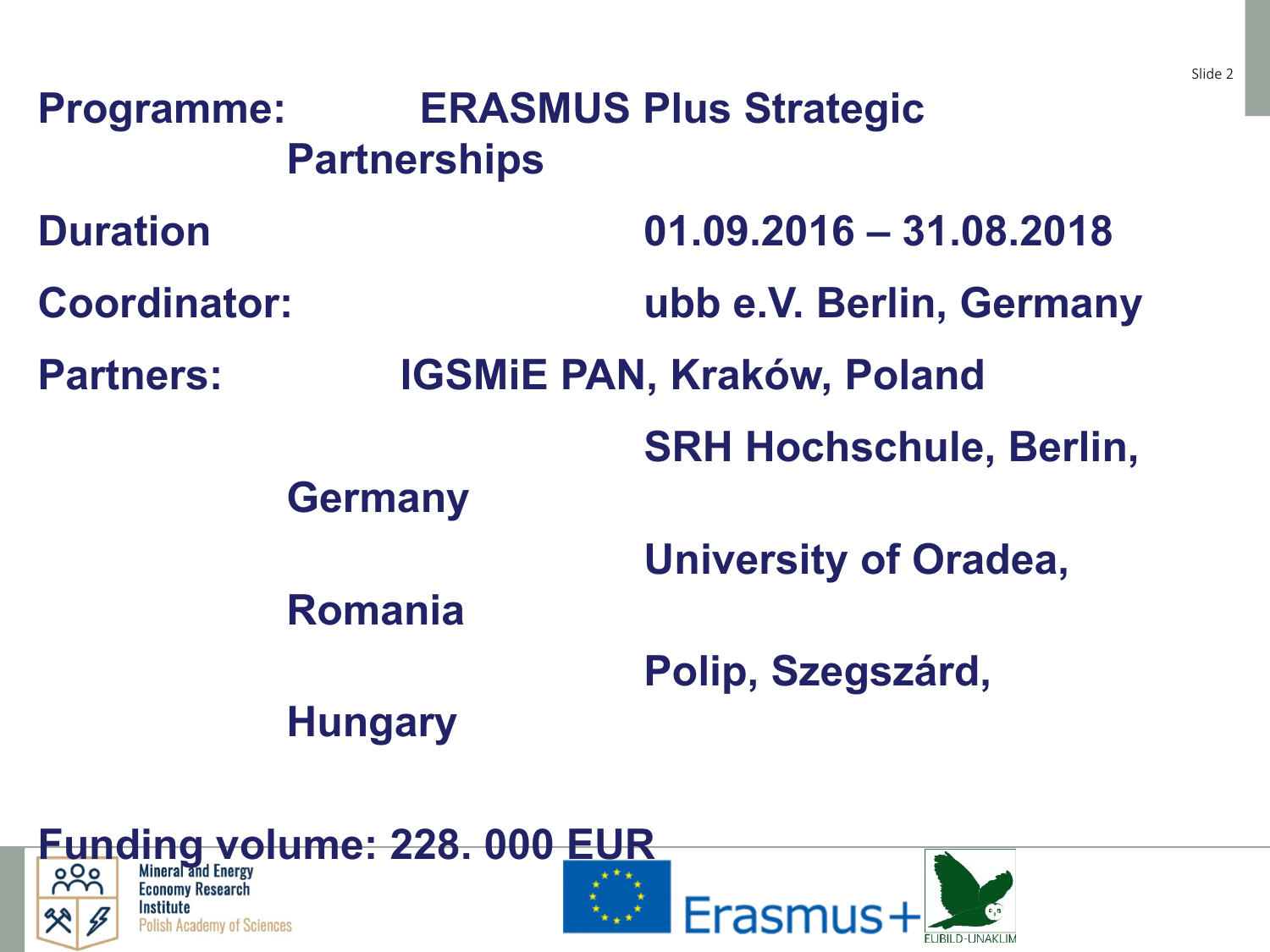### **Project objectives:** Slide 3

- Create a curriculum concept with the participating countries in the professional advanced education area, in the topics: environmental-, nature-, and climate protection,
- based on a research about existing furthering education programs, experiences, needs and requirements in the participating countries,
- design of innovative training methods and combination of theoretical knowledge with practical key skills,
- work in a complex environment that requires an interdisciplinary approach,
- **Preparation of first test run of the course by exchanging** potential trainers and trainees within the participating countries (we will do the real first test run in a follow-up project).



OOO Mineral and Energy<br>
Foonomy Research **Institute**<br>Polish Academy of Sciences

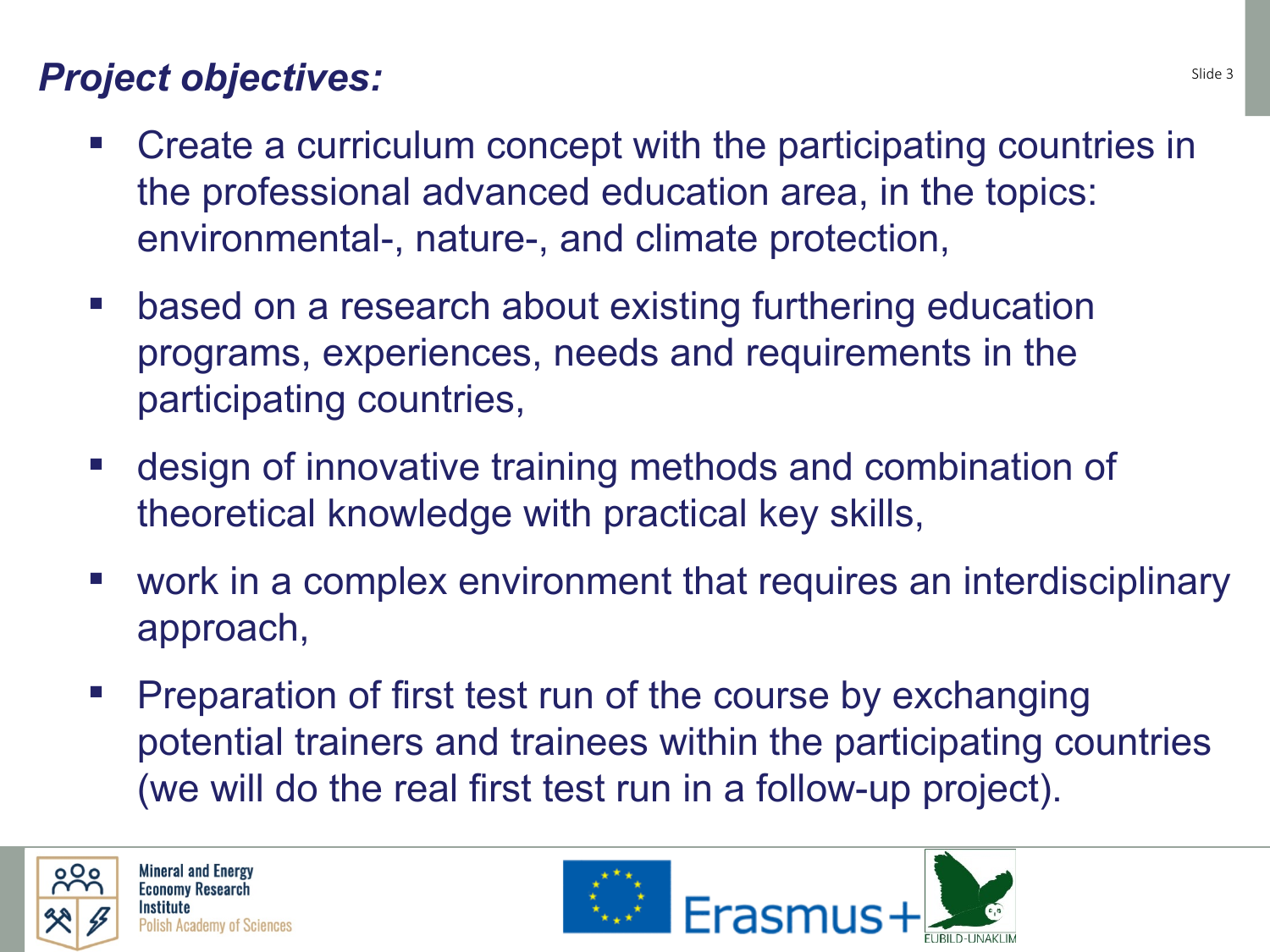## **Project goals:** Slide 4 *Project goals:*

- to carry the curriculum concept into the institutions of the participating countries,
- and establish the curriculum in the countries' national educational structures in the long run,
- open new chances on a future-oriented segment of the labour market for unemployed academic graduates, university dropouts and unemployed professionals, who have gained a multidisciplinary and yet very specific knowledge.



OOO Mineral and Energy<br>
Foonomy Research UNMKLI, Krakow Conference –,ay 31st 2017

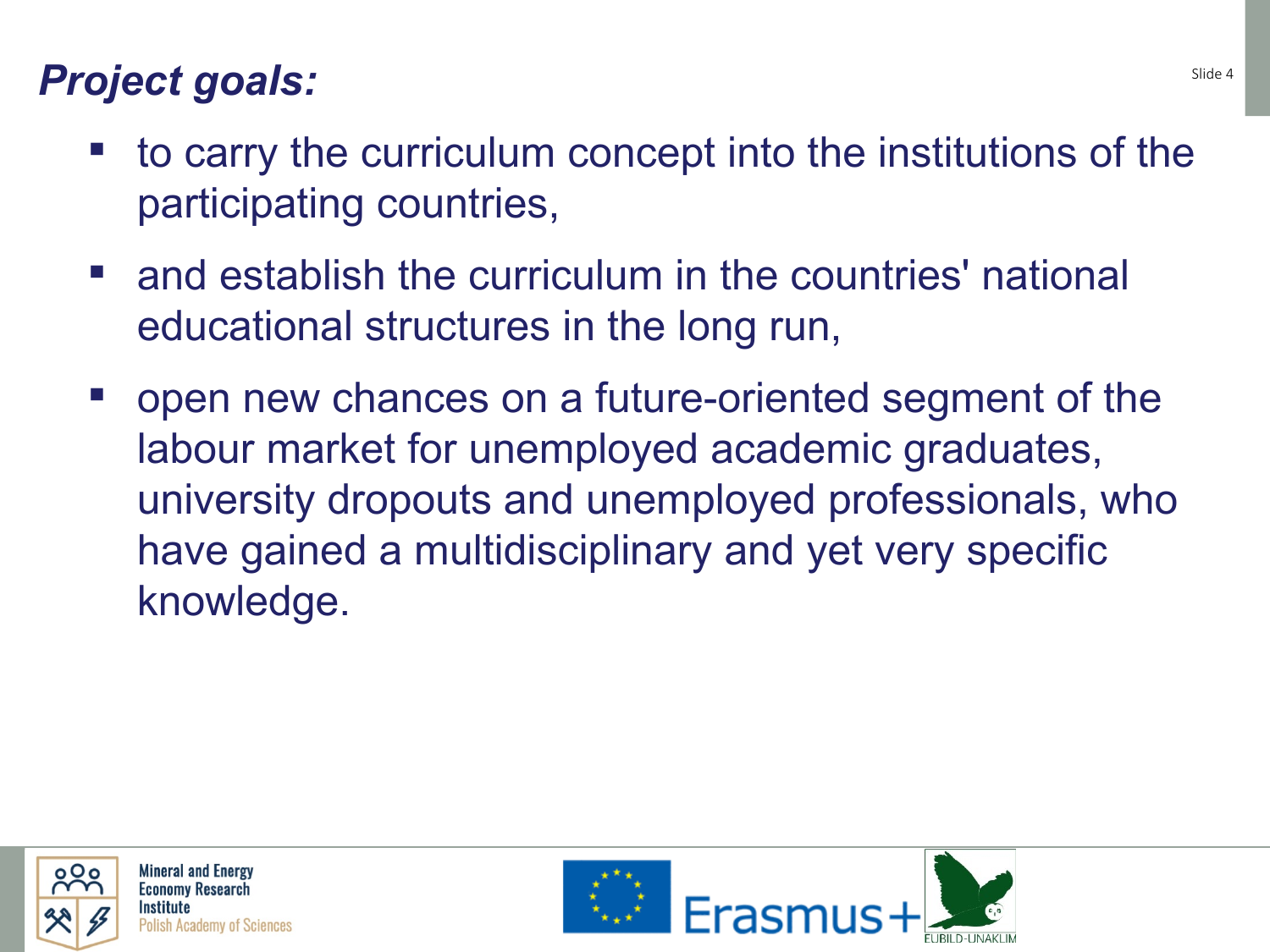#### O1: National Studies on national activities and funding opportunities in furthering education programmes

Start: 01.10.2016 End: 31.8.2017

Coordinator: ubb, SRH Responsible: all in their countries (DE, HU, PL, RO)

#### Activities:

- 1. Form working group with representatives of each partner
- 2. Design, disseminate, evaluate questionnaire in all languages + Eng
- 3. Complete structured interviews
- 4. Search in each country about courses and institutions in the topic
- 5. Compile and write study



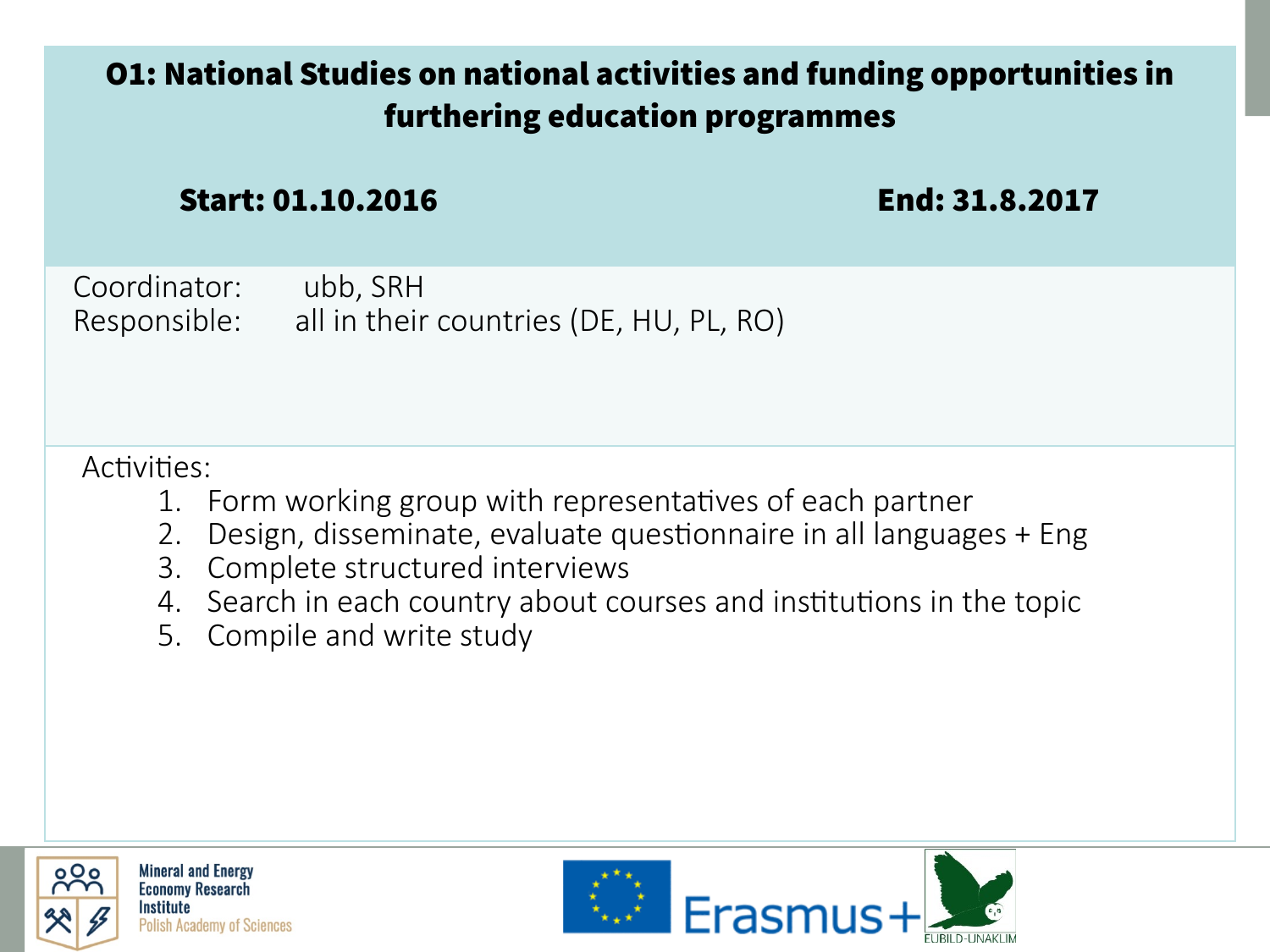## **SRH LimeSurvey Platform**

- Open-source platform
- Run completely on SRH Hochschule Berlin servers
- › Written in PHP/MySQL



## **Survey Return**

› 1,860 potential respondents contacted

|                               | DE  | HU  | PL  | <b>RO</b> |
|-------------------------------|-----|-----|-----|-----------|
| <b>Employers</b>              | 470 | 191 | 198 | 140       |
| <b>Financing Bodies &amp;</b> |     |     |     |           |
| <b>Educational</b>            | 187 | 233 | 221 | 220       |
| <b>Institutions</b>           |     |     |     |           |
| <b>SUM</b>                    | 657 | 424 | 419 | 360       |



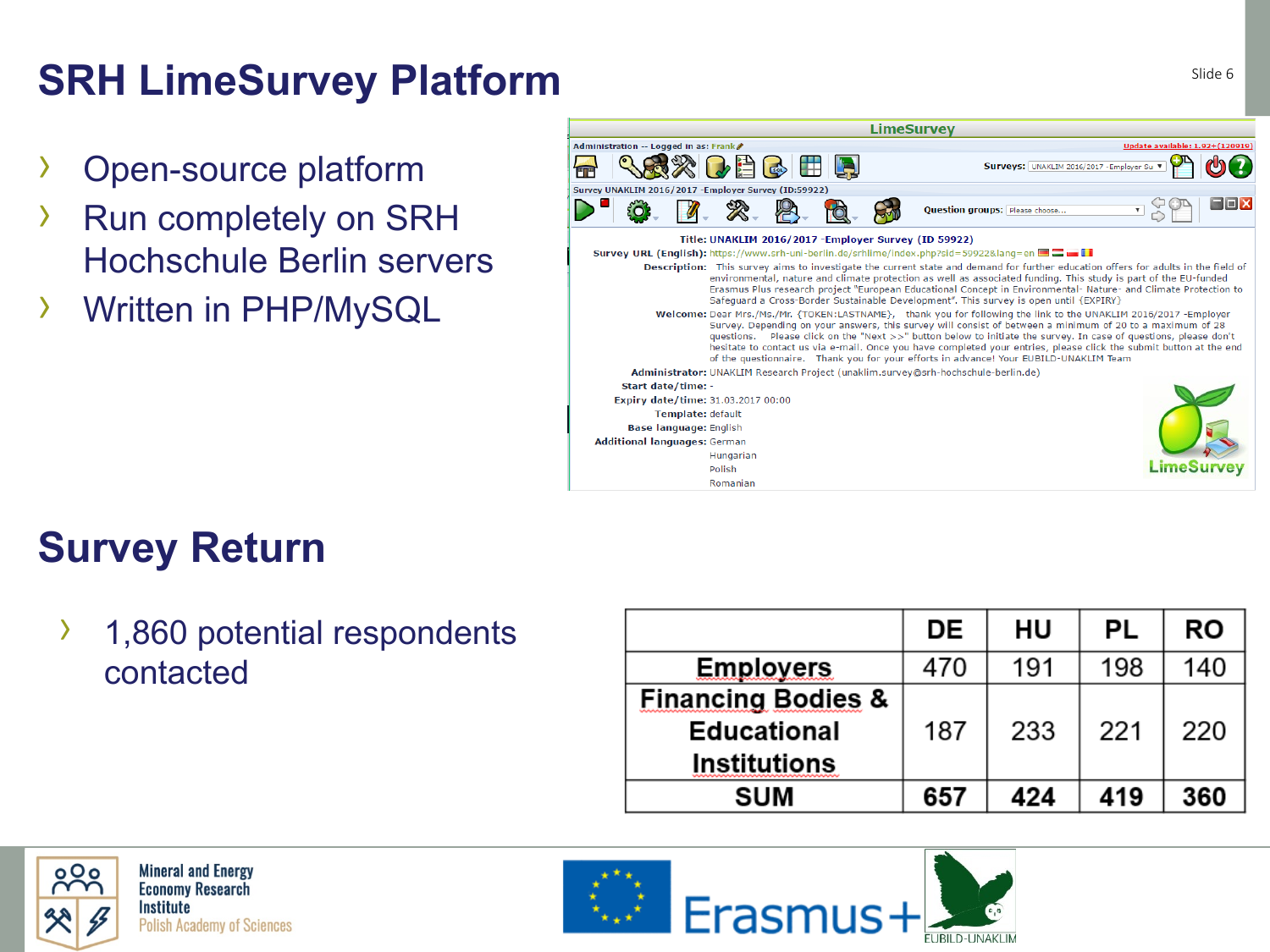### Employer Survey Structure Employer Survey Structure

#### › 27 questions

- $\lambda$  Single & multiple choice answer options
- > Arrays questions
- **Free Response Questions**
- 7 additional questions which only appear upon entry of specific response paterns

## › Topic Domains

- > Respondent Background
- $\lambda$  Staff recruiting & qualification preferences
- Significance of environmental-, nature-, and climate protection, as well as sustainability
- Significance of cross-sector knowledge & abilities
- Expectations towards the green, sustainable, and cross-sector job market
- Training & qualification demand in environmental & climate protection, as well nature preservation



Mineral and Energy<br>Economy Research UNMKLI, Krakow Conference –,ay 31st 2017

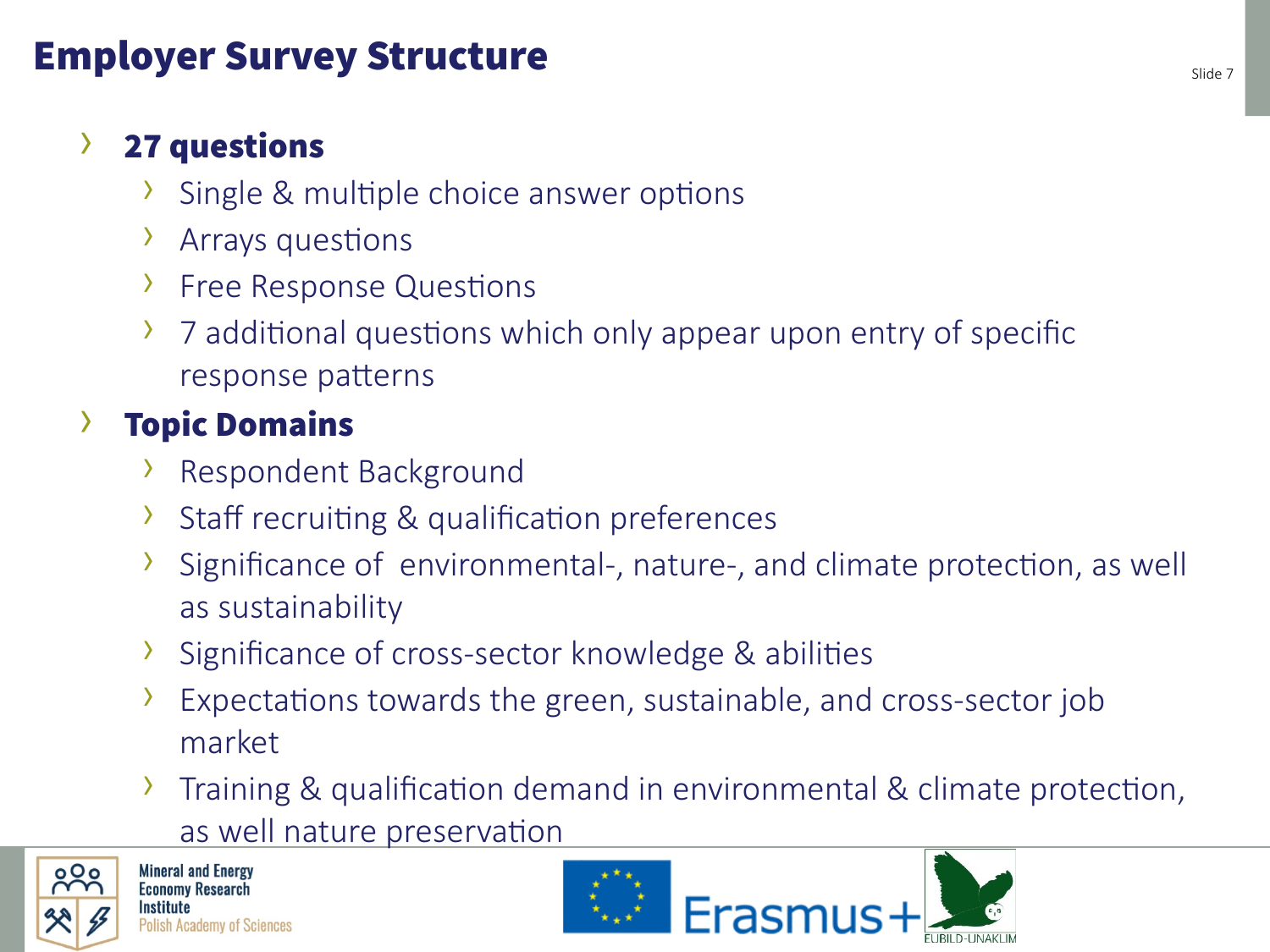## Financial Body & Educational Institution Survey Structure Slide 8

#### › 45 questions

- Single & multiple choice answer options
- > Arrays questions
- › Free Response Questions
- $\lambda$  27 questions which only appear upon entry of specific response patterns

#### **Topic Domains**

- **>** Respondent Background
- $\lambda$  Further Education offering affinity to environmental-, nature-, and climate protection, as well as sustainability
- $\lambda$  Expectations towards the green, sustainable, and cross-sector job market
- **>** Offering Target Groups
- **>** Participant & Instructor Qualifications
- $\overline{\phantom{a}}$  Financing of Offerings
- $\lambda$  Significance of cross-sector knowledge & abilities
- Examination types, course goals & success indicators



Mineral and Energy<br>Economy Research UNMKLI, Krakow Conference –,ay 31st 2017

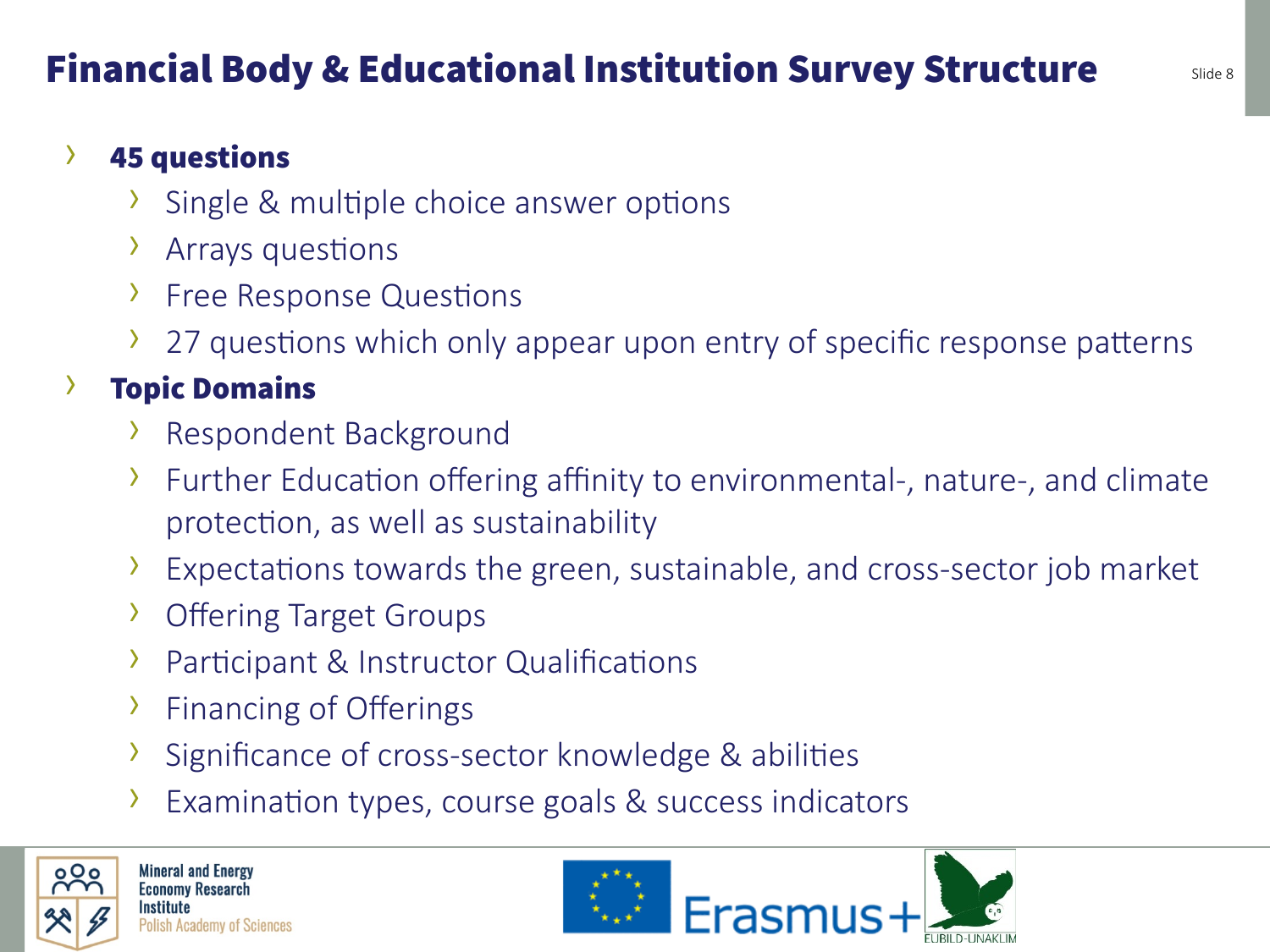### **Hypothesis suggestions** Slide 9 Slide 9 **Employers**

- $\lambda$  Larger Institutions **more likely require** qualifications in Environmental-, Nature-, Climate Protection
- $\lambda$  Larger Institutions **more likely require** new job hires in Environmental-, Nature-, Climate Protection
- $\lambda$  The sectors listed in question 4 **all require** qualifications and new job hires in Environmental-, Nature-, Climate Protection
- $\lambda$  Time on Market **does not correlate** with qualifications and new job hires in Environmental-, Nature-, Climate Protection
- $\lambda$  Environmental-, Nature-, Climate Protection **is relevant** in companies of any size
- $\lambda$  The smaller a company, the more important becomes cross-sector knowledge
- $\lambda$  Further education offerings on the topic of Environmental-, Nature-, Climate Protection are not known.



OOO Mineral and Energy<br>
Foonomy Research **Institute**<br>Polish Academy of Sciences

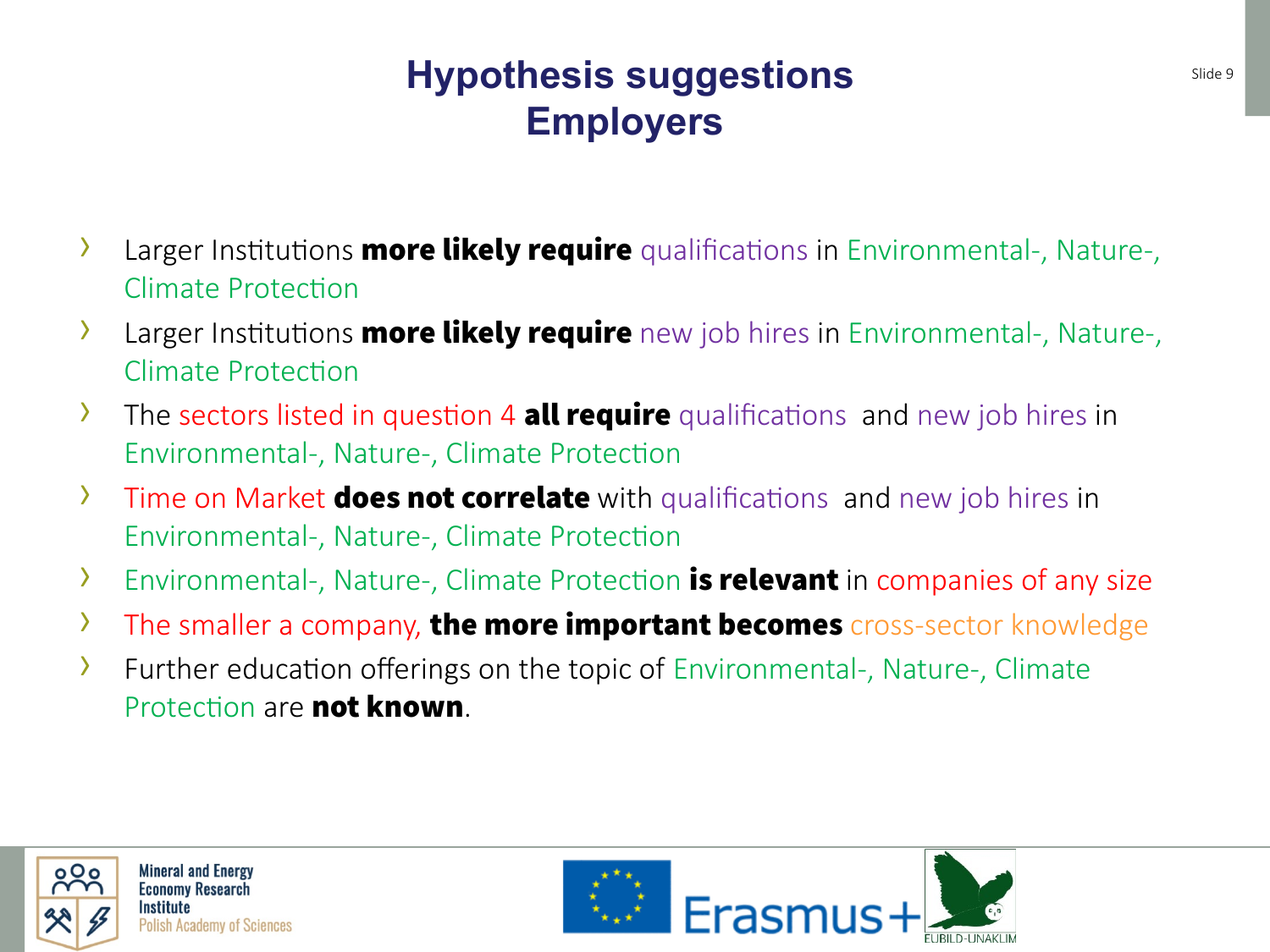#### Employer Survey - Respondent Background





**OOO** Mineral and Energy<br> **Frank Witter** Economy Research **Institute**<br>Polish Academy of Sciences

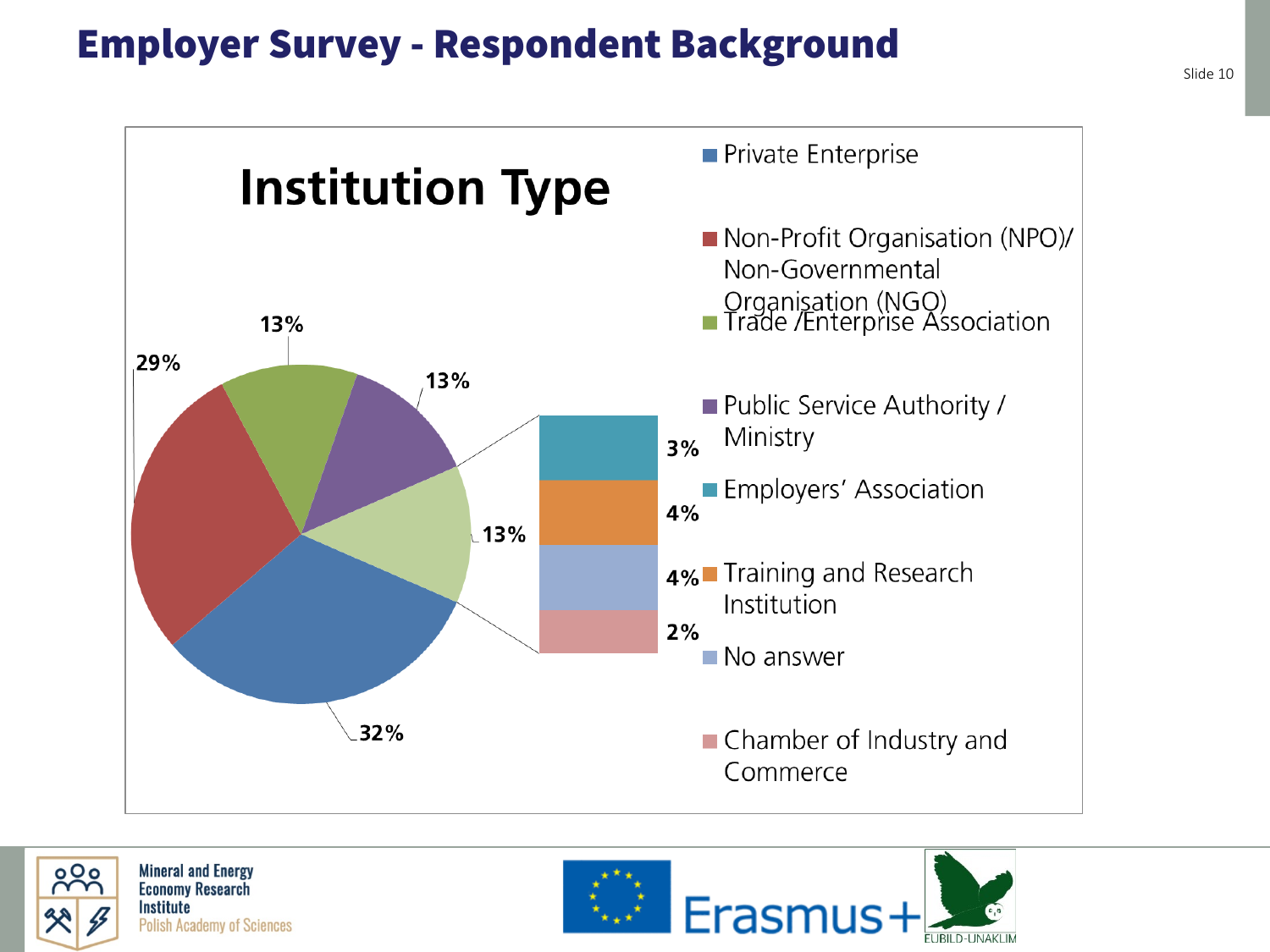## **Employer Survey Survey Survey Survey Survey Supersyrve Survey Sulfar Supersyrve Survey Sulfar Discover Survey** Reasons for a Rising Demand in Green Jobs





**Institute**<br>Polish Academy of Sciences

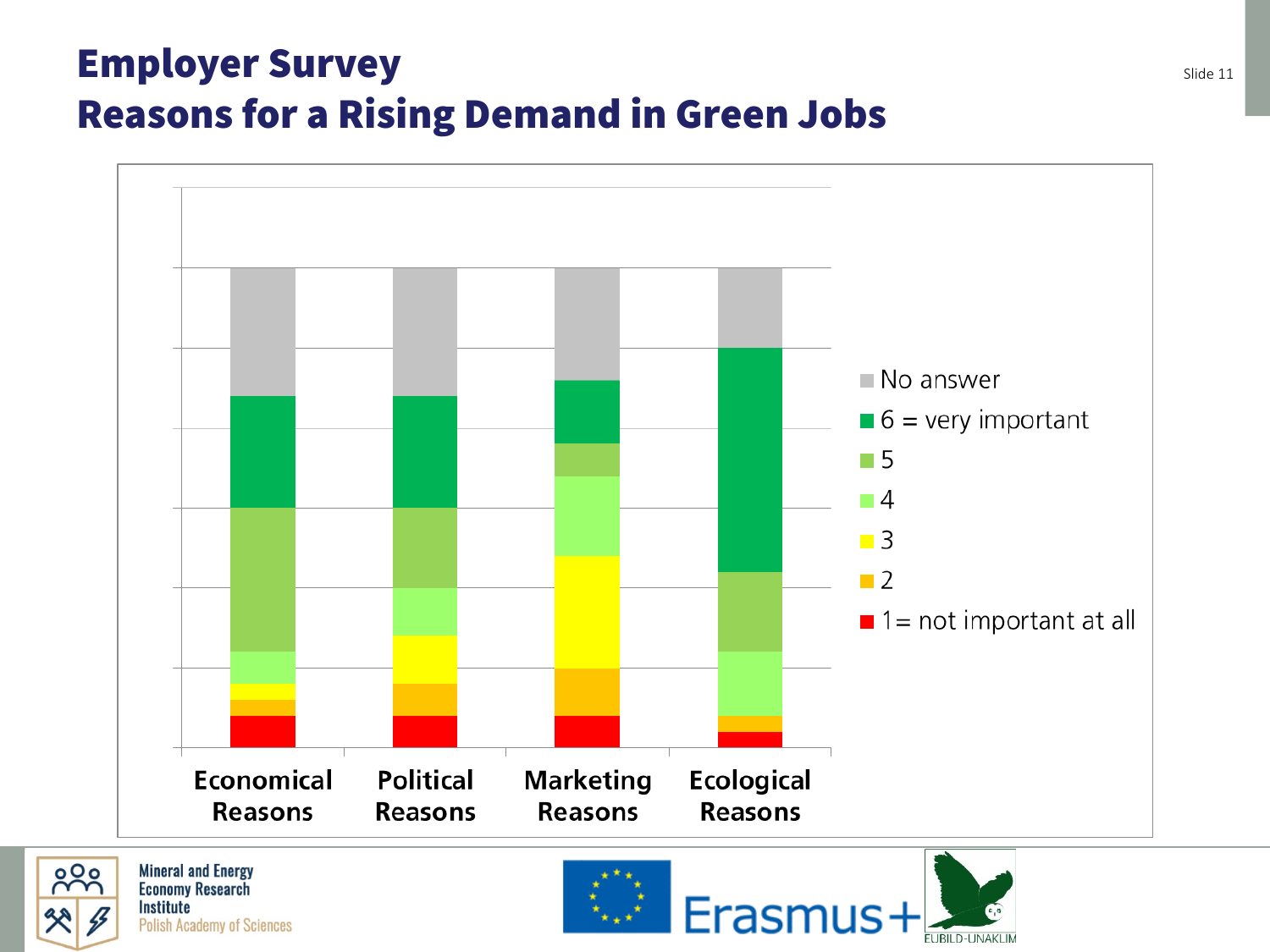### Employer Survey - Important Staff qualifications **Slide 12** Slide 12





OOO Mineral and Energy **Institute**<br>Polish Academy of Sciences

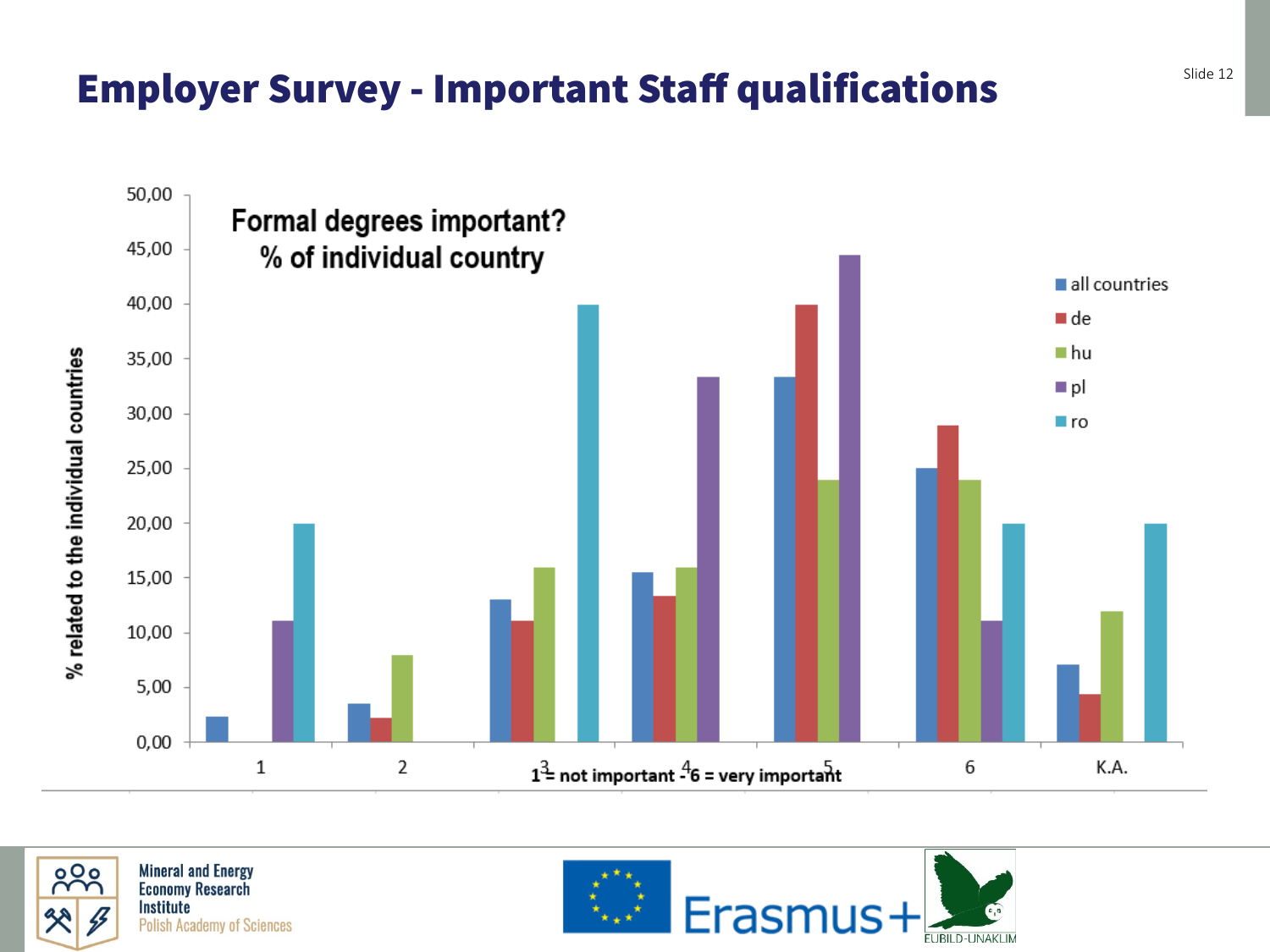## **Employer Survey Survey Survey Survey Survey Supersyrve Survey Supersyrve Supersyrve Supersyrve Supersyrve Supersyrve Supersyrve Supersyrve Supersyrve Supersyrve Supersyrve Supersyrve Supersyrve Supersyrve Supersyrve Super** Awareness of recognized ECNS Further Education





a Oo Mineral and Energy<br>
Franch Home Economy Research **Institute**<br>Polish Academy of Sciences

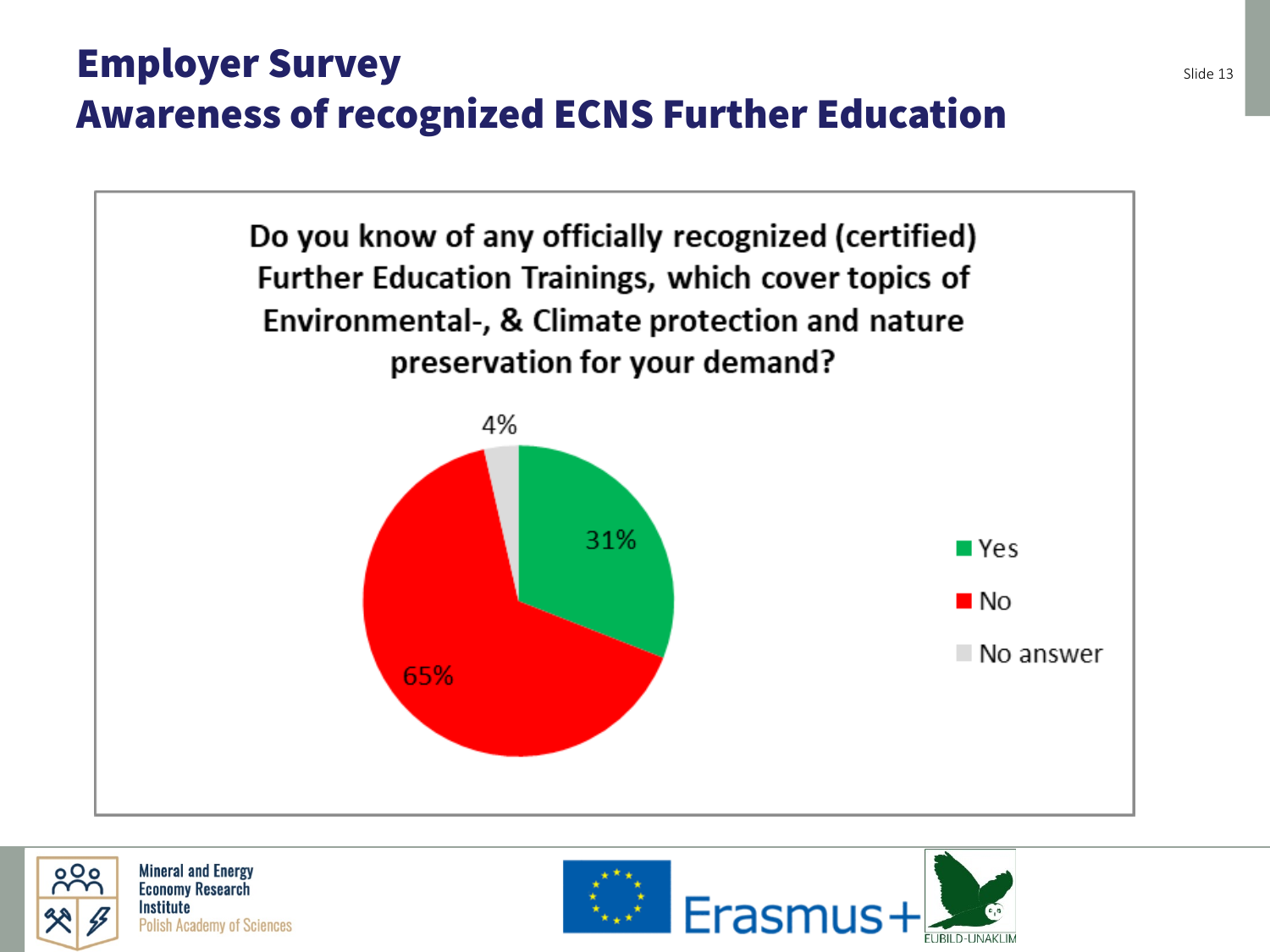### **Sample hypothesis suggestions** Slide 16 **Financing Bodies & Educational Institutions**

- › There is **not much demand** for further education offerings on the topic of Environmental-, Nature-, Climate Protection.
- › Most educational institutions **are not** internationally networked.
- › Formal Degrees and matching of knowledge **are important** on the job market.
- › Cross-sector knowledge **are important** on the job market; whereas project management and team skills **are relevant across all sectors**.
- › Additional demand in green jobs are expected.
- › There **are no** international further education offerings.
- › There **is demand** in further education offerings on green topics.
- › Integration into the primary job market **is relevant**.



OOO Mineral and Energy<br>
Foonomy Research UNMKLI, Krakow Conference –,ay 31st 2017

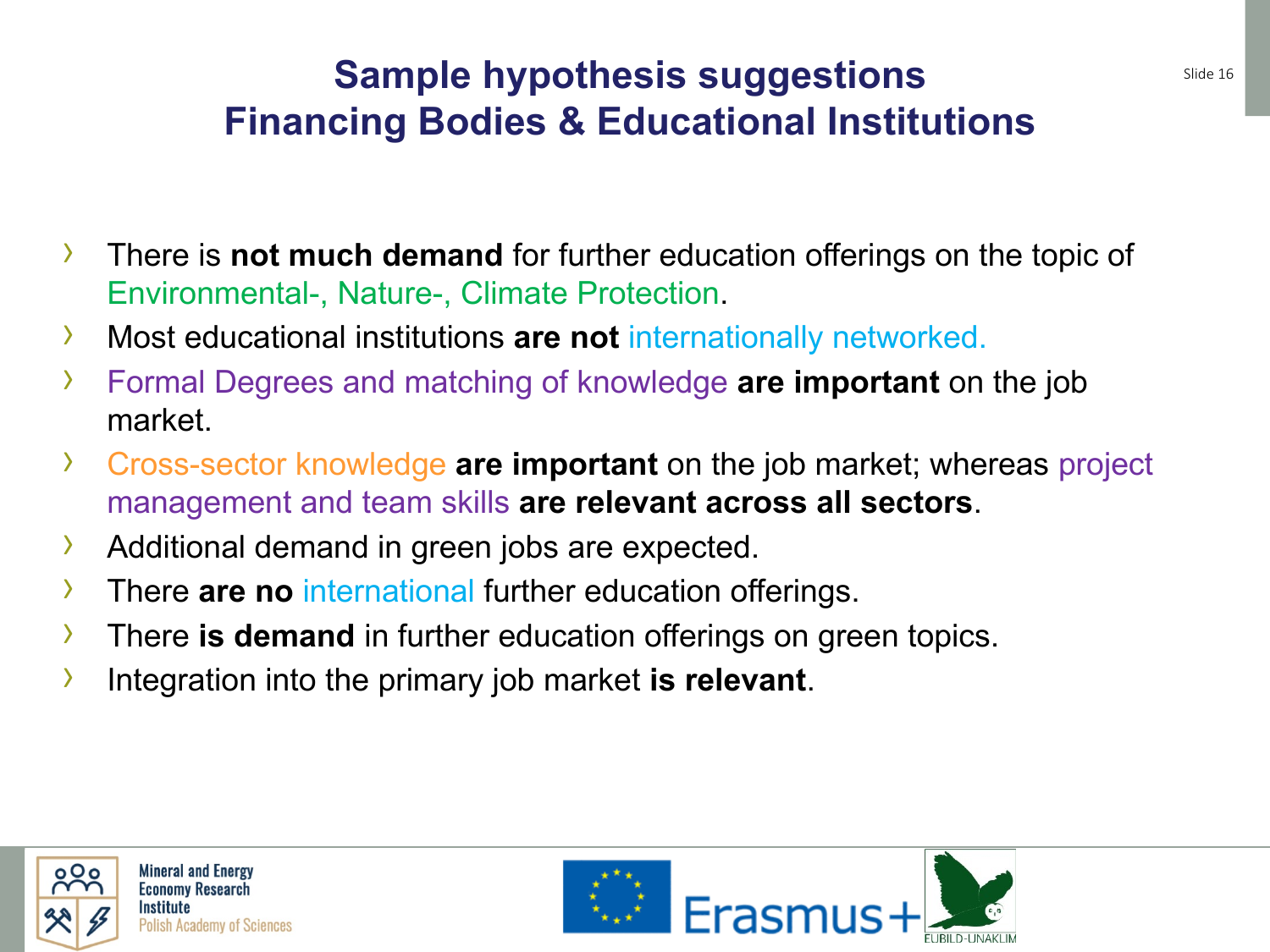## **Financing Body & Educational Institution Survey Slide 17** Slide 17 **- Respondent Background**





o O o Mineral and Energy<br>
Franch Management Research **Institute**<br>Polish Academy of Sciences

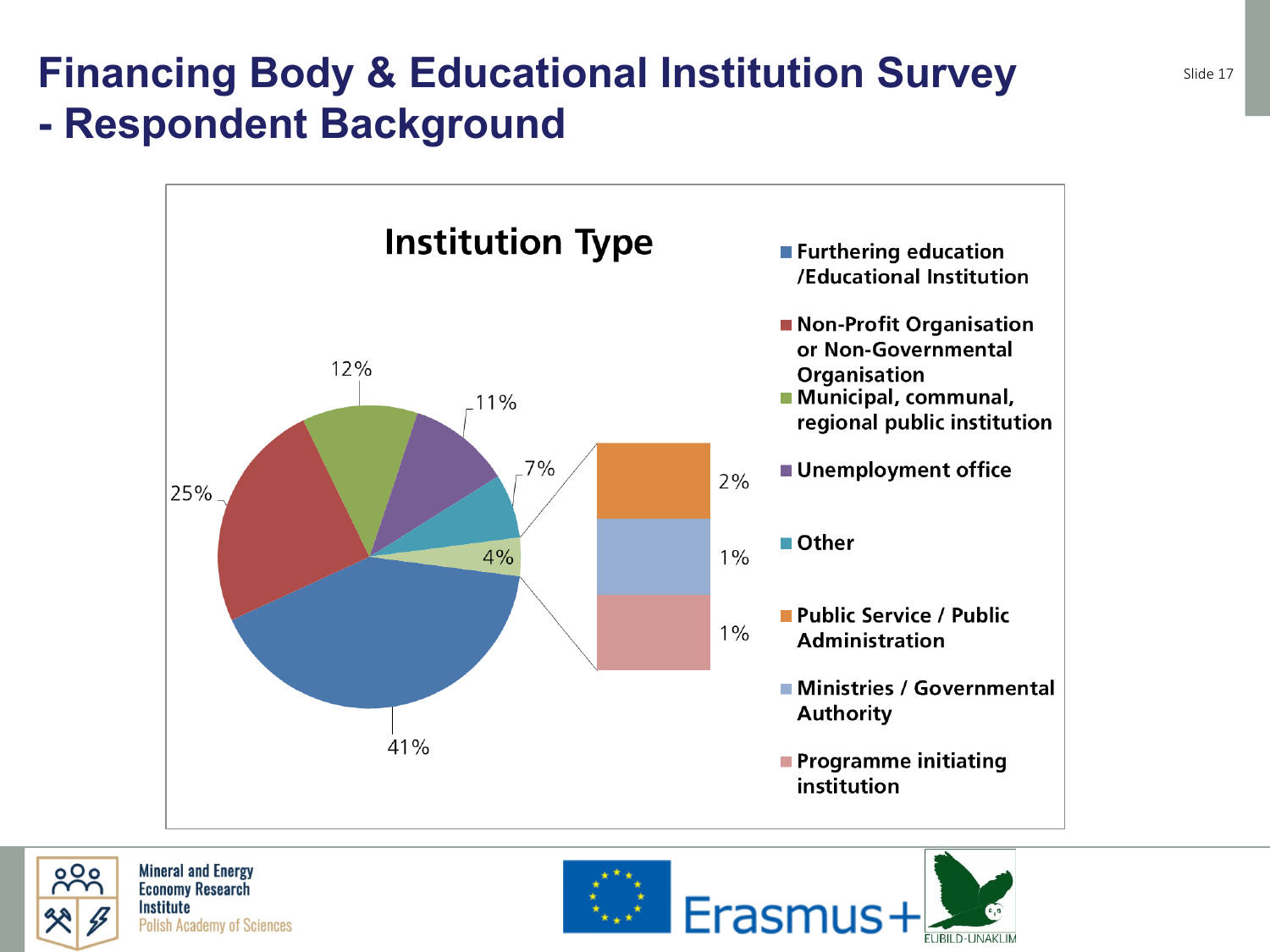### Financing Body & Educational Institution Survey side 18 - Funding of Further Education Courses





OOO Mineral and Energy **Institute**<br>Polish Academy of Sciences

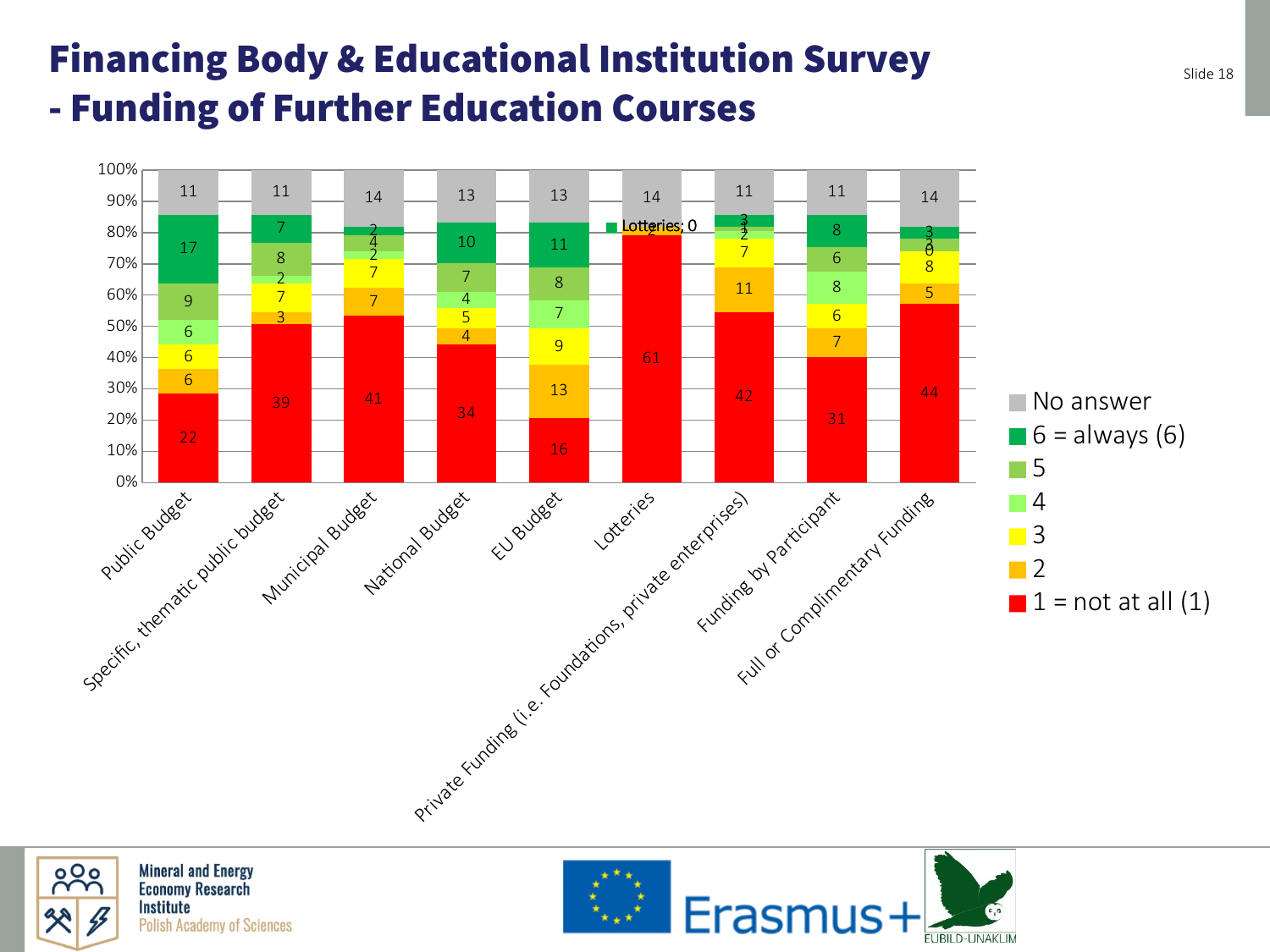### Financing Body & Educational Institution Survey silide 19





OOO Mineral and Energy **Institute**<br>Polish Academy of Sciences

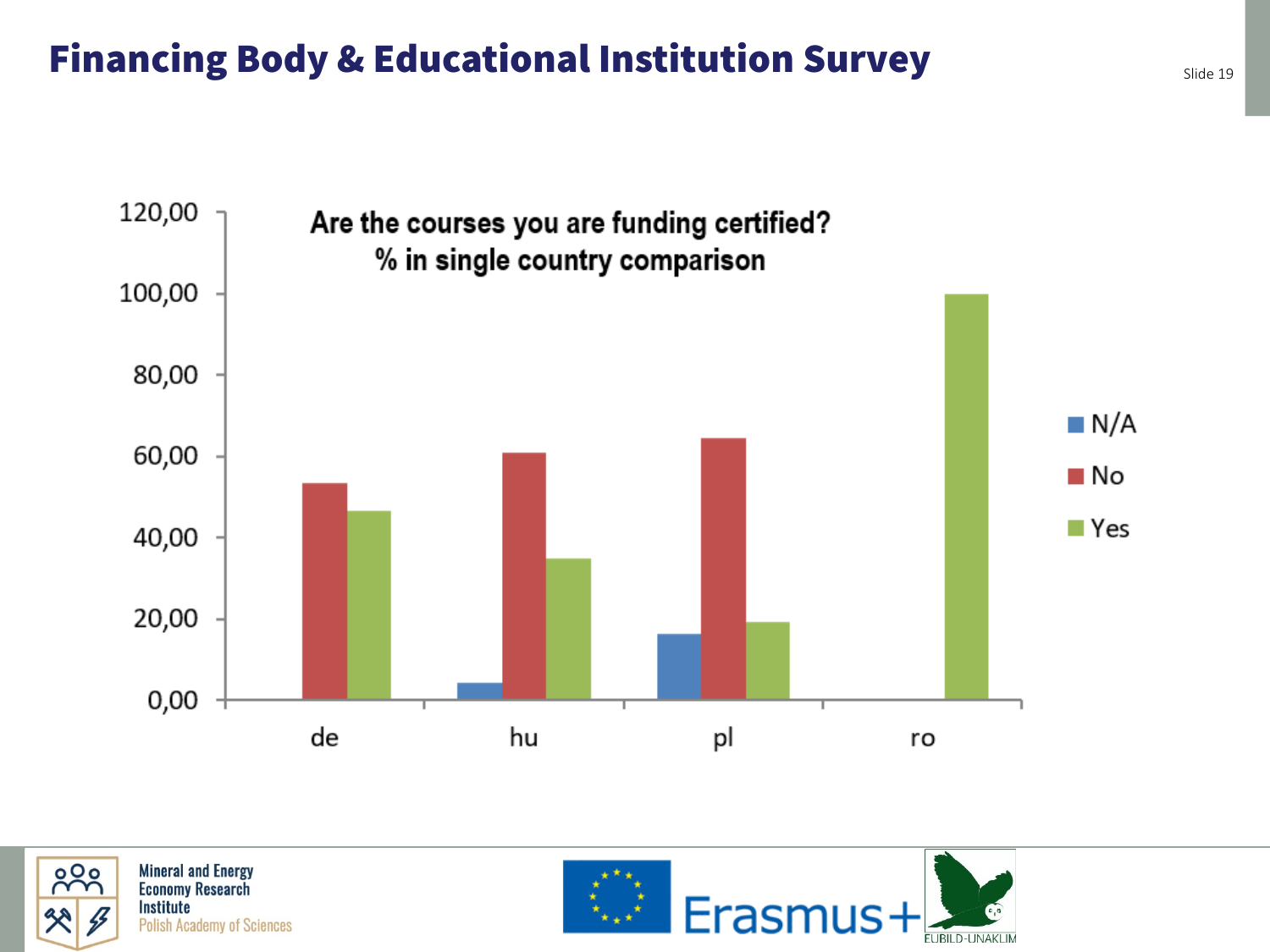## **Structural interviews**

**• Poland**: 5 structural interviews  $(1 \text{ with } NGO \text{ represent}$  ative, 1 with Employer, 3 with representatives of Educational Institutions)

#### **Conclusions**

#### **Employer**

- $\checkmark$  demand for additional qualifications and competencies for the personnel, existing University programmes do not meet market rrequirements;
- $\checkmark$  science is not following politics;
- $\checkmark$  higher education doesn't prepare students for a specific job (mining), small number/lack of internships, lack of textbooks in Polish (many foreign publications).

#### **Educational Institiutions**

- $\checkmark$  very high expectations of a rising number of open job position within "green"*,* "sustainable" and "crosssectional knowledge";
- $\checkmark$  the biggest impact on rising job position have political reasons, the minor extent have economic and ecological reasons;
- $\checkmark$  Being a part of international networks is important (international courses);
- $\checkmark$  Major need to support education in an era of climate changes and environmental problems.